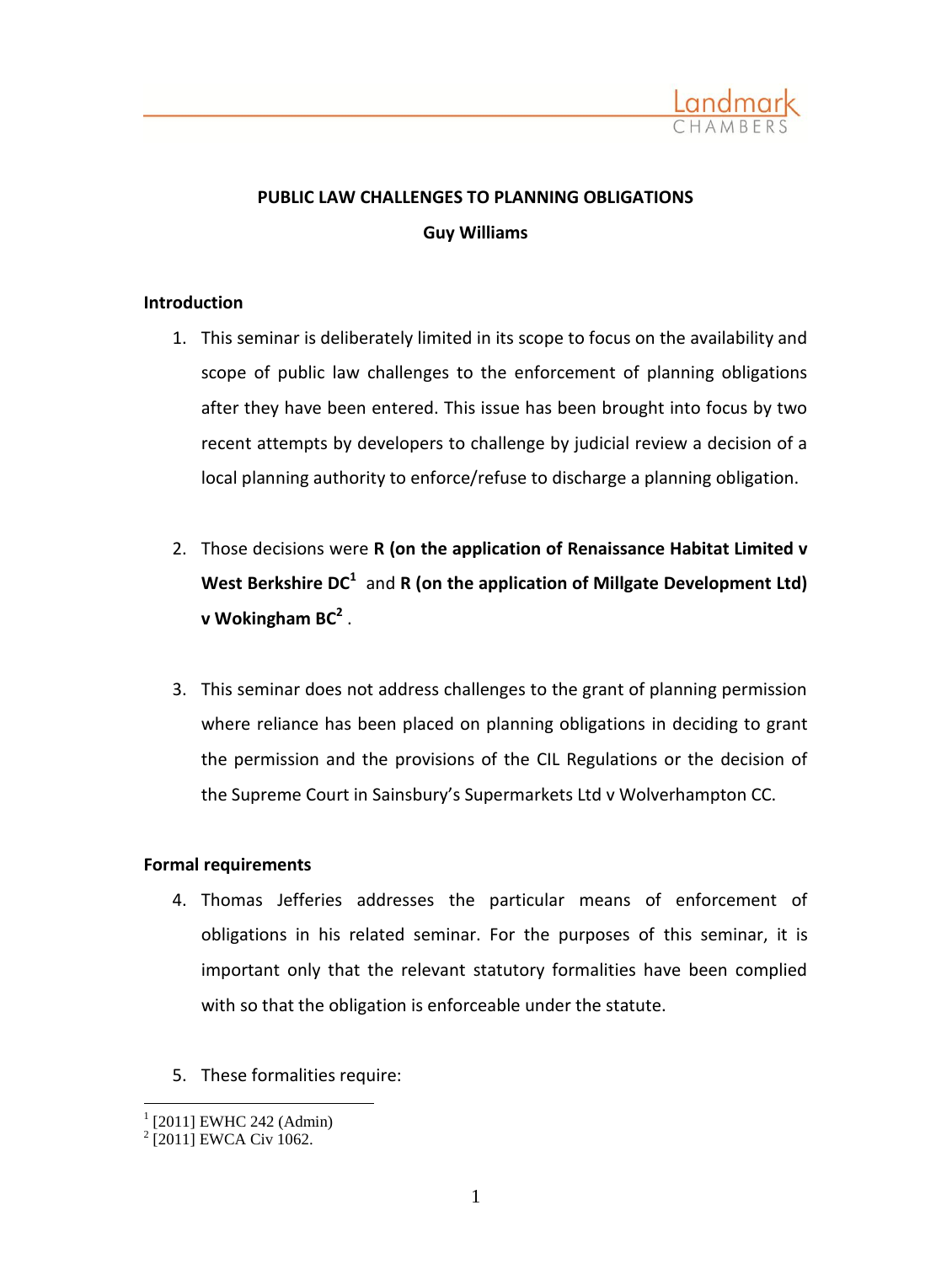- (a) entered into by person interested in the land;
- (b) must be executed as a deed, which must:
- (i) state it is a s106 planning obligation (or a development consent obligation);
- (ii) identify the land which the person entering the obligation is interested;
- (iii)identify the person entering into the obligation and states what his interest is;
- (iv)identify the LPA by whom it is enforceable.
- 6. If the formalities are not complied with then the purported obligation will not be a planning obligation under the terms of the statute and so the special provisions relating to planning obligations will not apply.
- 7. The remainder of this paper proceeds on the assumption that there is an enforceable planning obligation in place.

# **Public Law Challenges to Planning Obligations**

- 8. It is typical now for planning obligations to be conditional on certain events, most usually the commencement of development of the scheme in relation to which the planning obligation is offered. Of course, when a particular obligation has to be met will turn on the particular provisions of the planning obligation, for example on occupation of the 'x'th dwelling.
- 9. Given that the obligation will have been entered into before or at the time of the grant of planning permission and the trigger will be some subsequent event, perhaps a substantial time later, it is likely that circumstances will have changed. It is also likely that if a new planning obligation were being entered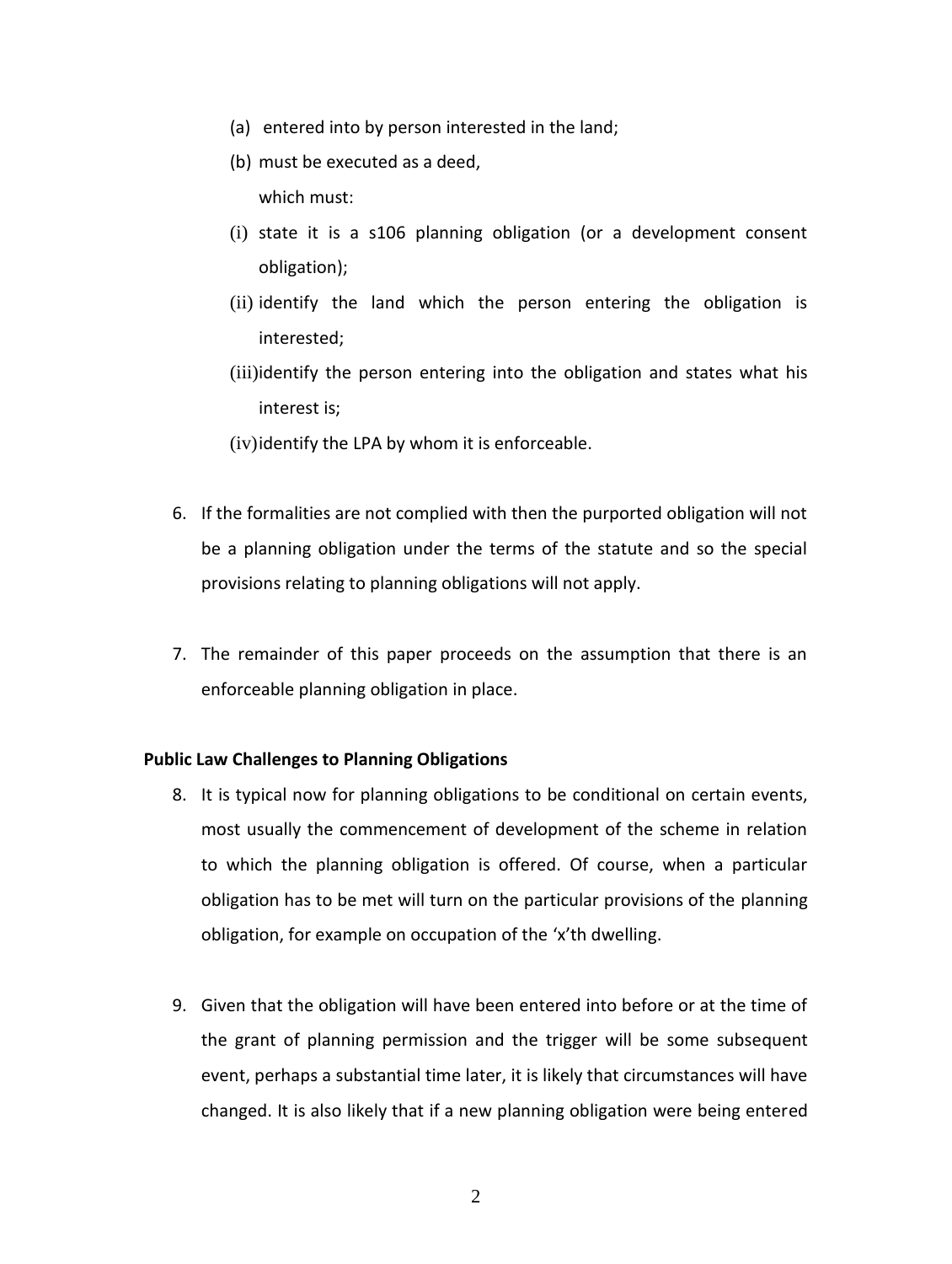into at that later date different contributions may be required or not required, as the case may be.

10. When I refer to required contributions having changed I refer to changes in the factual matrix, for example, whether proposed infrastructure projects previously envisaged have been completed/abandoned/modified/re-costed, as well as changes to they way contributions are calculated, particularly through supplementary planning documents, which change on a regular basis. I do not see force in the argument I have seen raised, for example in **Millgate**, that by a later stage the occupiers of the development were known and this could be reflected in assessment of the impacts, for example because they did not have children of primary school age.

#### **Ability to apply for discharge**

- 11. There is no statutory right to apply for a discharge or modification of an extant planning obligation for five years from the date of the obligation (Charlie Banner addresses section 106A of the 1990 Act in his related seminar).
- 12. There is accordingly an unfortunate middle period when a developer may be waiting for the optimal time to implement a planning permission while realising that such a permission may in fact have been obtained more cheaply. Does the public law offer any remedy?

#### **Principles**

## **1 – Fundamental Principles**

(1) The validity of a planning obligation requires only that the formalities are met, that it is for a planning purpose and it is not *Wednesbury* unreasonable (**Good v Epping Forest DC** [1994] 1 WLR 376).

3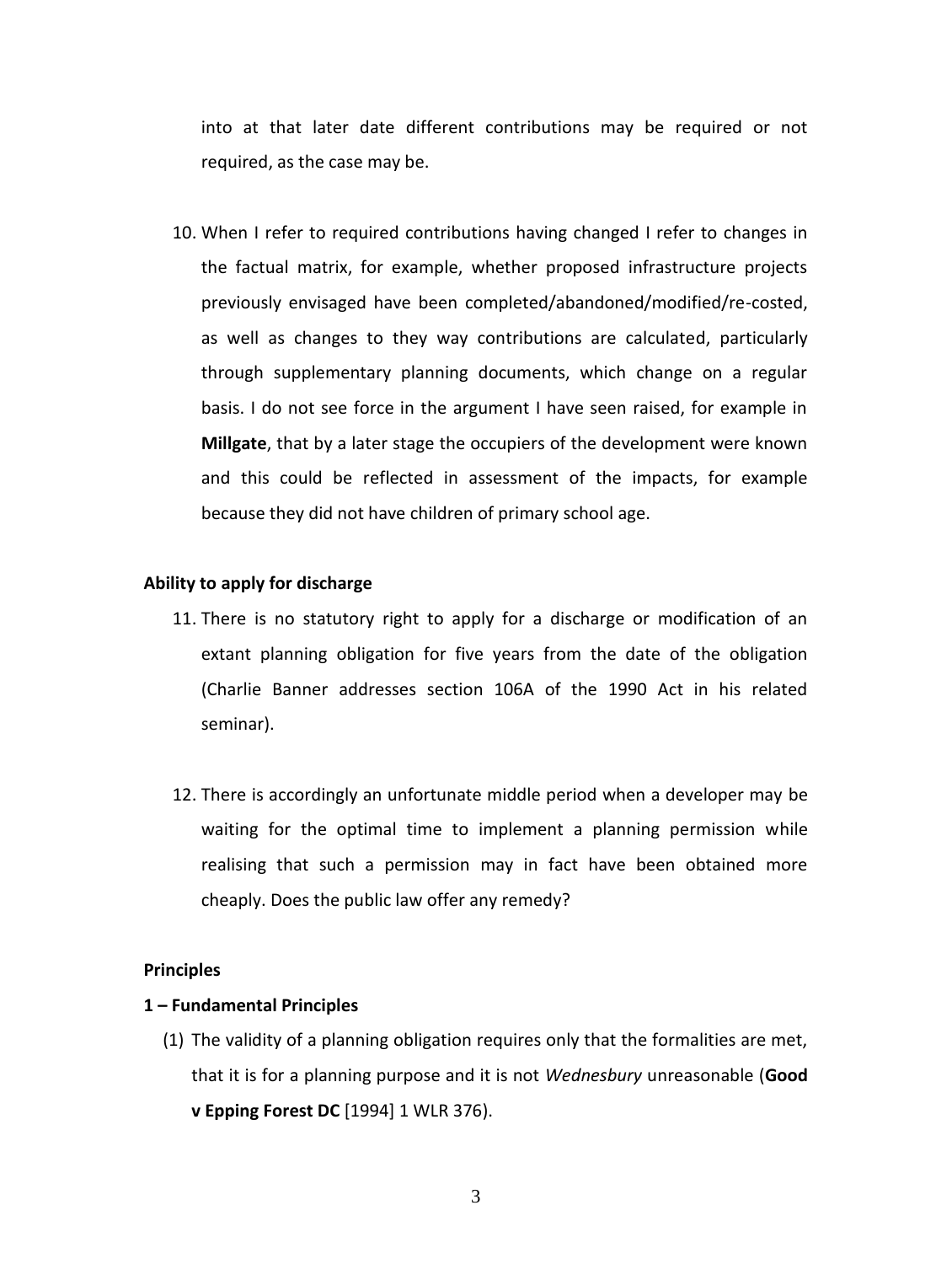(2) The enforceability of the undertaking turns solely on the terms of the obligation itself, and not on the degree of nexus with the development permitted (**Tesco Stores Limited v SSE)** [1995] 1 WLR 759, at 779 per Lord Hoffman.

#### **Practicality:**

- (a) Vast majority of cases will sail through these requirements and will be enforceable;
- (b) Although for many principle two is considered trite law, this principle is extremely important in ruling out a great many potential challenges. Both **Renaissance** and **Millgate** are in effect an application of this principle;
- (c) Once the Court finds that the s106 was enforceable and validly entered, any challenge to its enforcement on public law grounds will be severely limited.
- (d) The instinct of the Court is that the particular contributions payable, and the terms and conditions on which they are paid, are matters between the parties, with recourse to private law defences as appropriate.

## **2 – The decision under challenge**

13. In order for any public law challenge to be raised there must be a justiciable decision. It is recognised that in deciding whether to accede to a request to modify or discharge an obligation, the planning authority is exercising public functions within its discretion (**The Queen on the Application of Batchelor Enterprises Limited v North Devon DC** [2003] EWHC 3006 Admin). Similarly, that a decision to take enforcement action may give rise to a public law challenge (**Renaissance)**. It should also be noted that in enforcing a unilateral obligation there is no question of a private contract being enforced: the authority may only enforce through section 106 in exercise of its planning functions.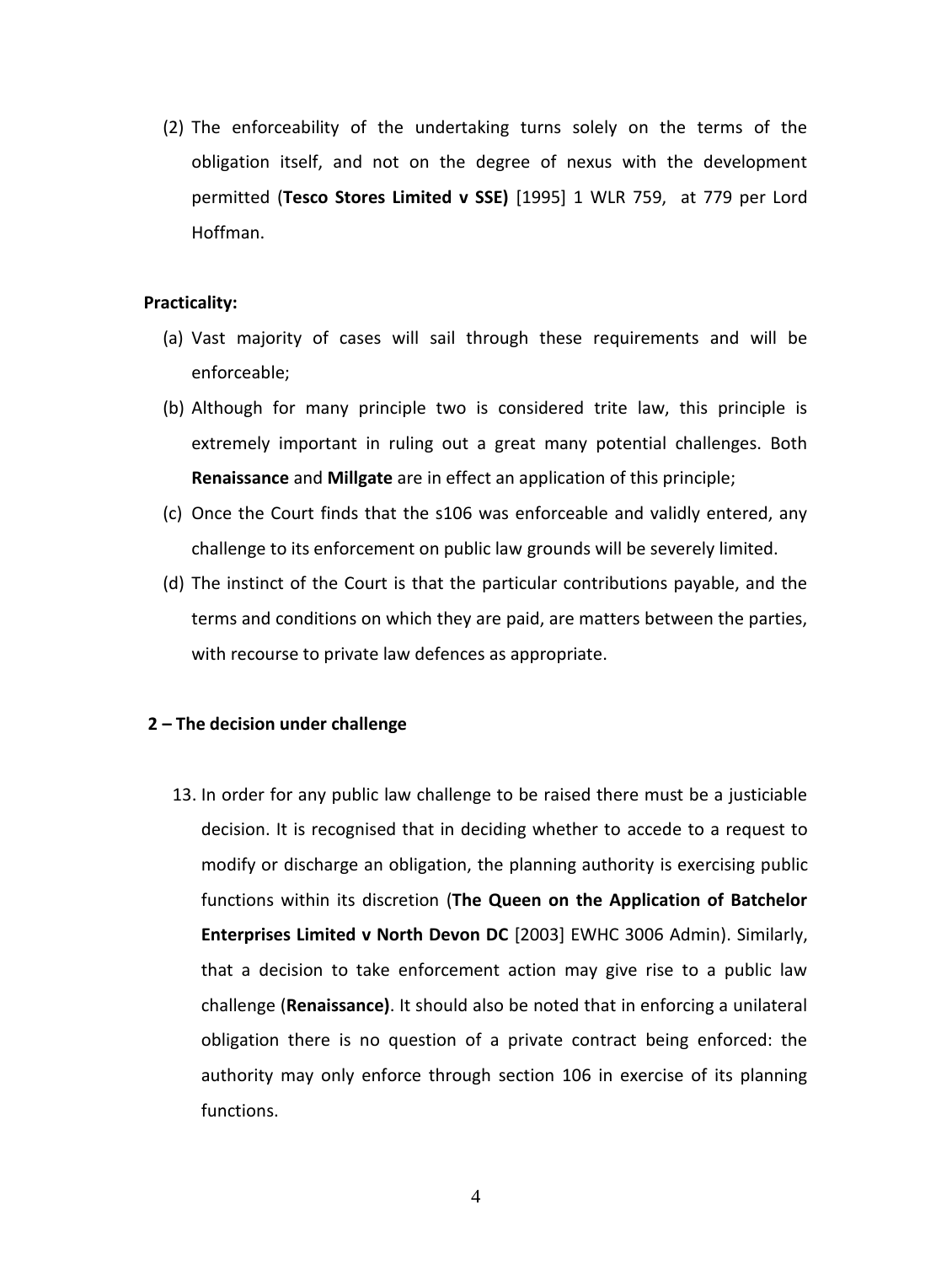Per Sullivan J. in **Batchelor**:

"*It is clear from the terms of section 106A(1)(a) that the local planning*  authority has a discretion to consider a request or an application that it *should agree to a modification of an obligation notwithstanding that the fiveyear period has not elapsed. It is common ground that there is a distinction to be drawn between an application made within the five year period under subsection 106A(1)(a) and an application made after the expiration of the fiveyear period under section 106A(3). In the latter case the local planning authority is bound to determine the application within a prescribed time, and if it fails to do so or if it refuses the application, an appeal may be made on the merits to the Secretary of State who may substitute his view for that of the local planning authority. In the former case, the local planning authority has a discretion."*

14. That said, it may well be possible for a developer to engineer a decision that may then be reviewed. Where a developer has concerns about an obligation it has entered the following sequence of options seem to me to arise:

(a) check all formalities;

(b) check whether obligation has taken effect, e.g. if permission implemented;

(c) if not, make new planning application for permission subject to lesser obligations;

(d) if in force, prepare explanation of criticisms of existing obligation, which should be substantiated, prepare full draft s106 obligation reflecting criticisms, and submit to authority with request for reasoned decision as to whether they are prepared in discretion to accept revised s106.

(e) Review response against traditional public law grounds of challenge.

(f) From authority's perspective such applications should be treated with caution, mindful that the more detailed response given the more detailed scrutiny. The particular response will be significantly influenced by the drafting of the enforceable obligation.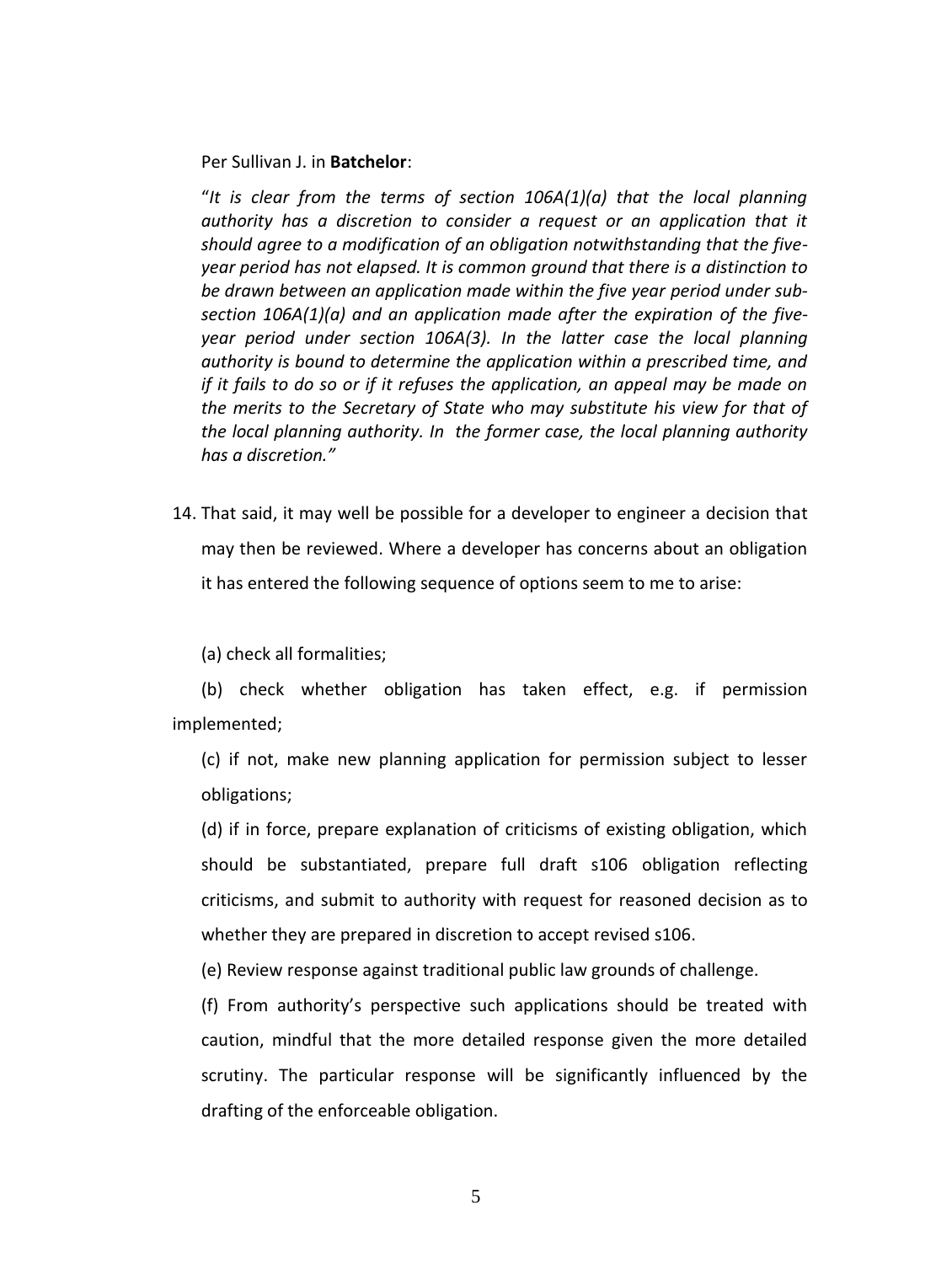# **3 Scope of the Challenge**

# Principle 3

(3) Where the Council is exercising its discretion in advance of the expiration of the five year period the question for the authority is whether the obligation served a useful [planning] purpose. The question for the court is whether the council's answer to that question was a rational one (**The Queen on the Application of Batchelor Enterprises Limited v North Devon DC** [2003] EWHC 3006 Admin)

> *"29. It is accepted that the question to be considered by the local planning authority in each case is the same: Does the obligation still serve a useful planning purpose? Since the court in judicial review proceedings may not substitute its own answer to that question for that of the local planning authority, the question in relation to an application for judicial review in respect of a local authority's decision under section 106(A)(1)(a) is whether a reasonable local planning authority could have concluded that the obligation still served a useful planning purpose."*

# *Practicality*

- (a) A *Wednesbury* challenge to a decision of whether a planning obligation still serves a useful planning purpose is a difficult one. The obligation was no doubt entered into for a planning purpose, e.g. improving a highway, or providing affordable housing. If the obligation is the payment of money then hard to see how money paid to a planning department will not serve a planning purpose.
- (b) That said, **Batchelor** itself was a case where the decision not to discharge was seen as *Wednesbury* unreasonable.

## The Facts

i. On a related planning permission, a s106 safeguarded some land as open space;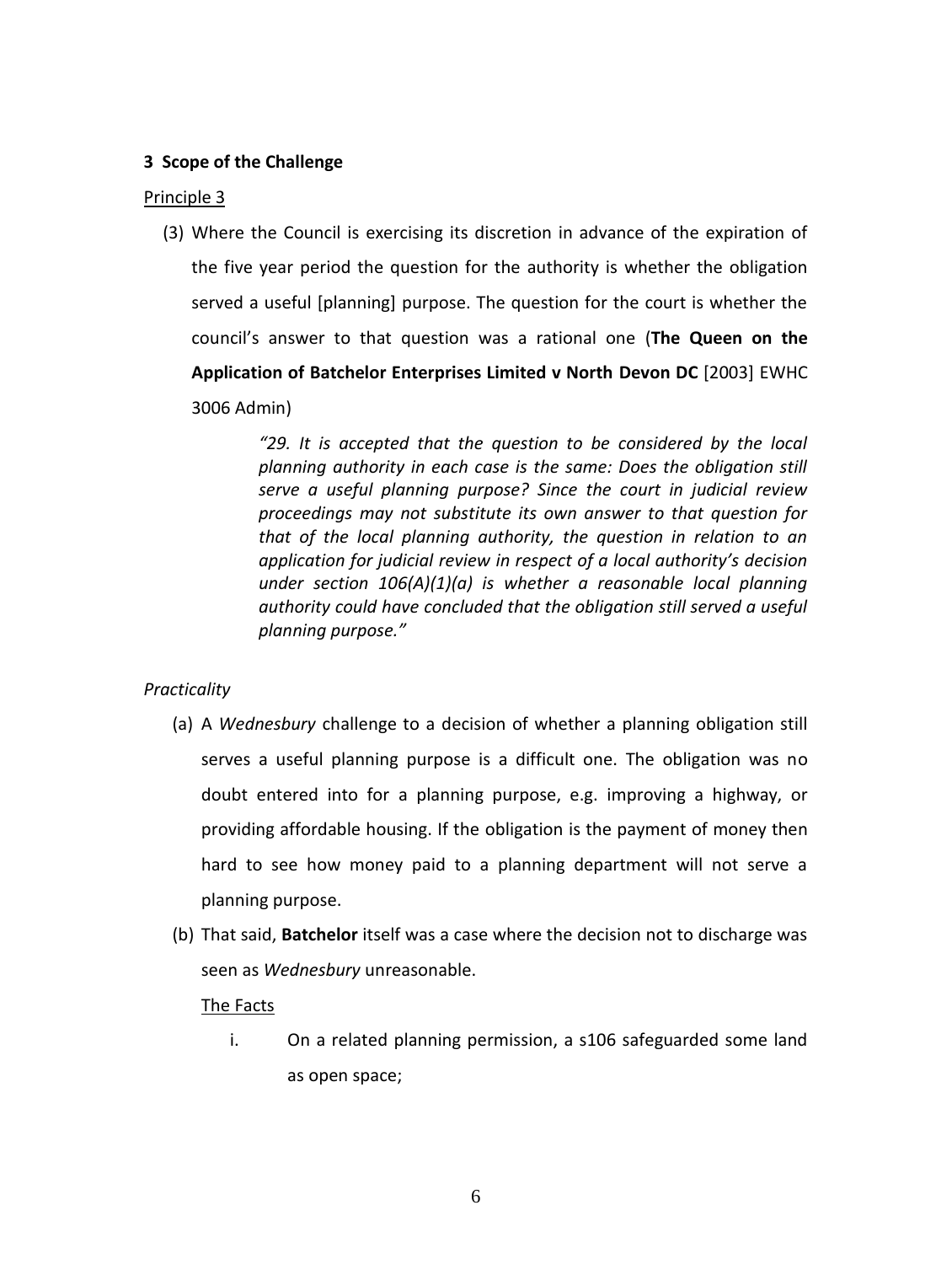- ii. Due to a misunderstanding as to the extent of highway land available, the development could not be built out as envisaged. The developer made a new planning application which involved building over part of the safeguarded Open space;
- iii. On appeal against the planning refusal a main issue was whether building on the Open space would cause any harm to character of the area. Inspector, and the Secretary of State, concluded firmly that it would not.
- iv. The developer then applied (within 5 yrs) to discharge the s106 to the extent necessary to allow its new planning permission to be built out. The Council refused to do so, claiming that the Open Space served a useful purpose because it made a significant contribution to the character and appearance of the area.
- v. Sullivan J held that this conclusion was irrational. It was the same question as had been squarely addressed by the Inspector and SoS and it was unreasonable of the Council simply to stick with its original view.
- (c) Further, it seems to me that there is no reason not to apply the Tesco principle at this stage – so that the useful planning purpose should not be defined by reference to the nexus between the obligation and the development in relation to which it was originally entered. This issue has not been directly decided but there are a number of refinements to the basic Tesco principle that can be drawn out.

#### Principle 4

(4) It is not a precondition for the validity of a planning obligation that it should relate to any proposed development (**J A Pye (Oxford) Ltd v South Gloucestershire DC** [2001] 2 PLR 66.)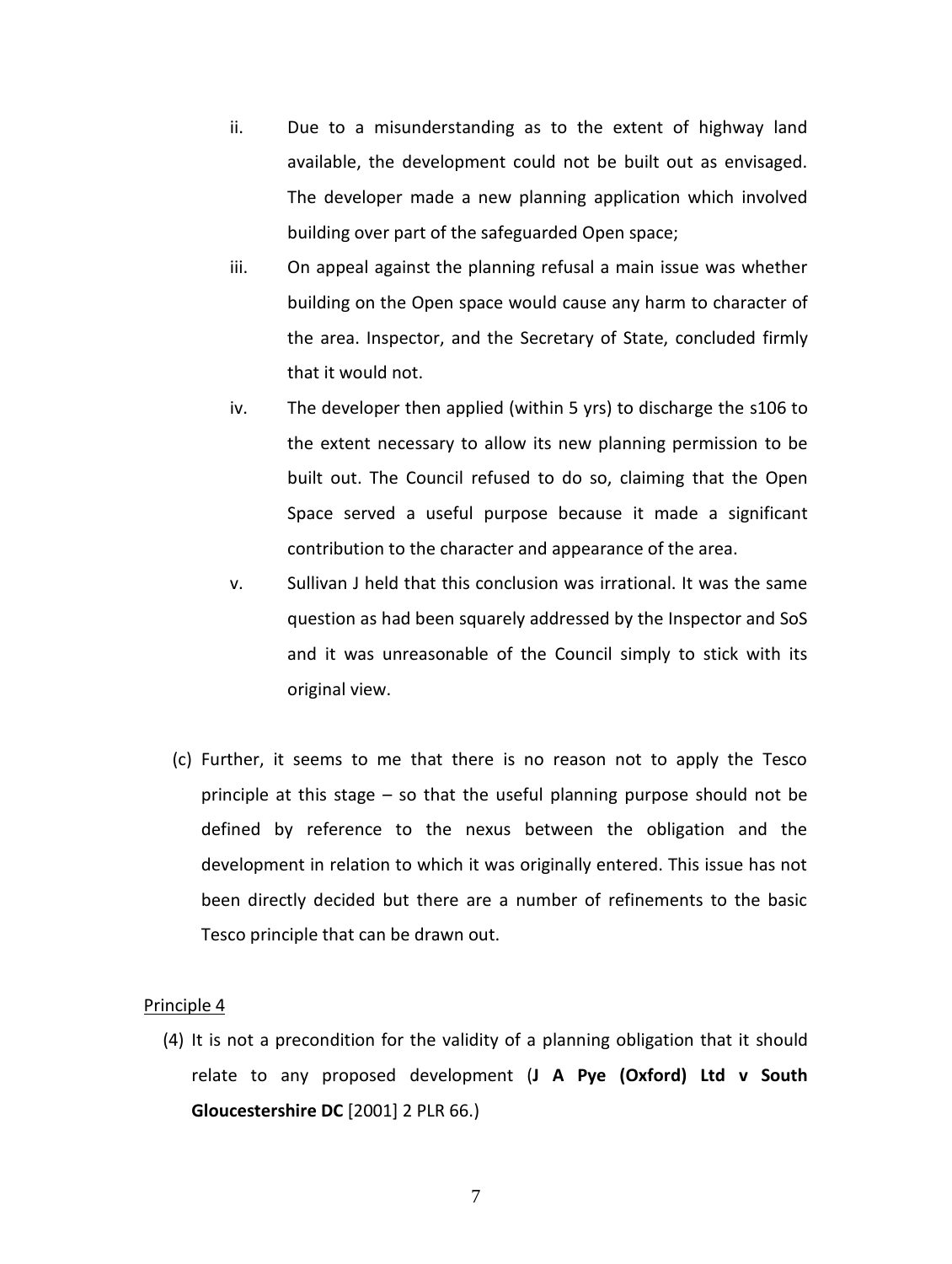In the case C sought a declaration that the planning agreement was of no effect. The Council counterclaimed for payment of the money due. The Court only expressly considered the validity of the agreement, and it appears to have followed automatically that the sum could therefore be enforced.

*Query: if the validity is not infected by the proposed development, then in assessing its continuing utility should be judged in same way?*

- 15. There would be some support for this from **R (the Garden and Leisure Group) v North Somerset Council** [2003] EWHC 1605, where the Court considered the equivalent test for a modification in s106A(6)(c). Four essential questions fell to be considered (paragraph 28):
	- (a) What is the current obligation?
	- (b) What purpose does it fulfil?
	- (c) Is it a useful purpose?
	- (d) And if so would the obligation serve the purpose equally well if had effect subject to the modifications.
- 16. Richards J. commented as follows on the first and second questions, paragraph 46:

"*Strictly, as it seems to me, section 106A(6) does not require that the obligation continues to serve is original purpose. What matters is whether the obligation continues to serve a useful purpose".*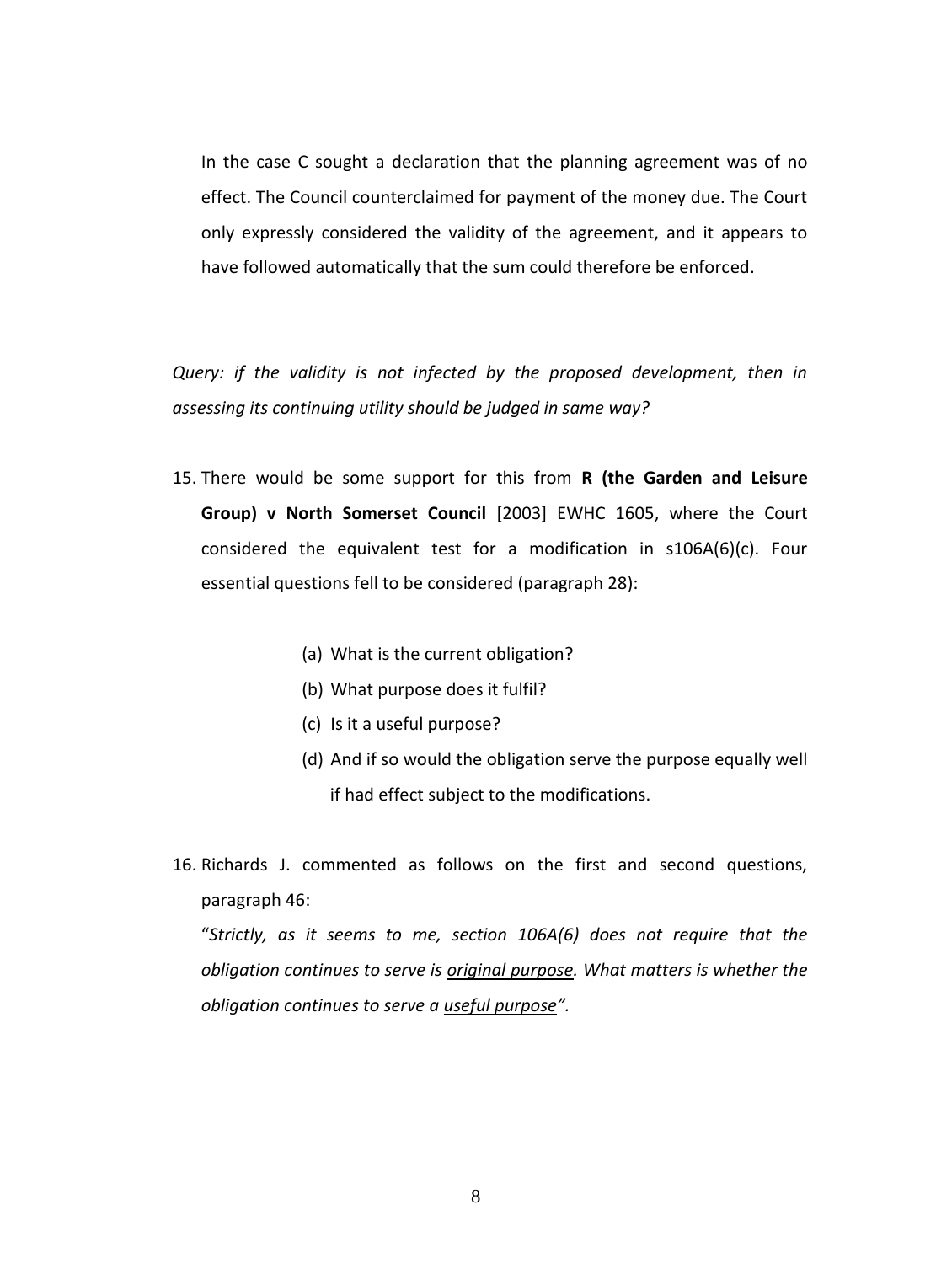#### Principle 5

(5) Applying **Pye**, there is no scope for construing a planning obligation so as to require the contribution to be connected to any particular effect of the related development: **R (on the application of Renaissance Habitat Limited v West Berkshire DC** [2011] EWHC 242 (Admin).

## *Facts*

- (a) Planning permission was granted for residential development and a section 106 agreement entered into to mitigate impacts;
- (b) The contributions were calculated by reference to a Supplementary Planning Guidance document.
- (c) Subsequently, there were changes to the Supplementary Planning Guidance so that the sums changed (overall amounting to a reduction).
- (d) The Council sought to enforce the section 106 agreement to recover the sums originally offered. The Claimant argued the Council could not lawfully demand the full amount (paragraph 20).
- (e) The Council had not offered to return the surplus, but to spend it on certain projects in its area.
- (f) The Council commenced proceedings for the sums owed under the obligation. The Claimant challenged by judicial review the decision to bring the proceedings and so enforce the planning obligation.

## *Judgment*

1. Council simply seeking to enforce an agreement that was lawful when entered. C had not contested merits at application stage, or prior to decision to enforce. The parties could have stipulated for the changes which occurred. "It would be very strange if enforcing the agreement were unlawful in those circumstances".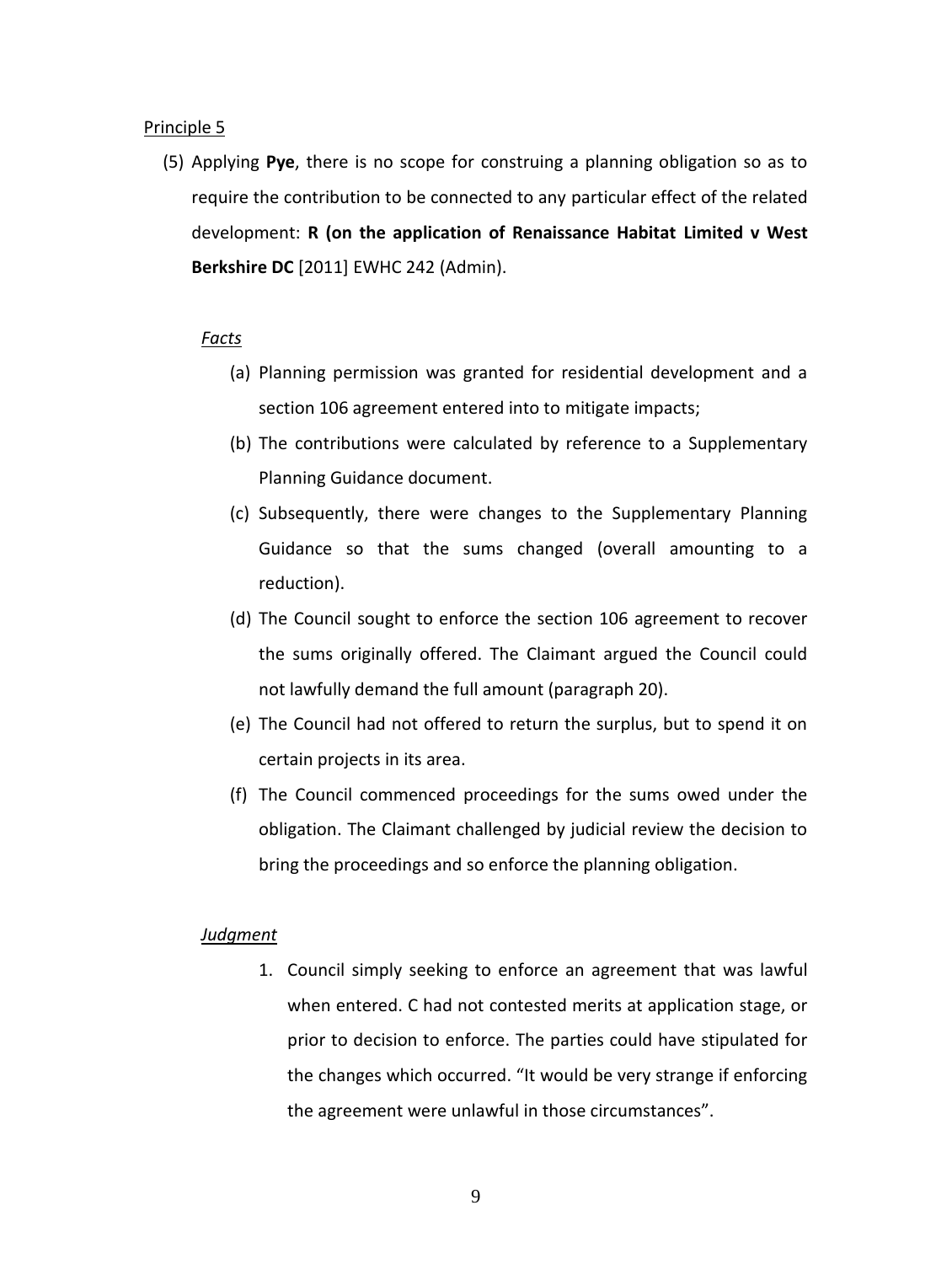- 2. Lawfulness of enforcement does not depend on the lawfulness of the calculations or methodology – the agreement simply contains the sum. The sums are lawfully demanded because C agreed to pay them.
- 3. The fact that SPG changed due to erroneous calculations does not mean that the contributions agreed as a result were unlawful.
- 4. If the 106 properly construed requires (educational) contributions to be paid in changed circumstances where the impact no longer exists the developer is simply being held to his agreement.
- 5. The facts are just because the developer could now win an appeal against planning refusal does not mean it would even now be unlawful to enter and enforce exactly the same agreement: "*The SPG changes and the changes in circumstance simply do not and would not make that agreement unlawful under s106, or its enforcement*".

Turning to the argument that the enforcement is unlawful because the 'surplus' is going to other purposes:

(1) the useful planning purpose does not have to be related to the development in connection with which the s106 agreement was entered into (**Pye).** As a result, no such connection with the development should be implied into the useful purpose test in considering discharge or modification:

"*There is nothing in the Act which requires variation or discharge for want of useful planning purpose to be judged by reference to the development to which the agreement was related. There is nothing unlawful about enforcing an agreement in circumstances which would not warrant its variation or discharge*". (32)

(2) There is no reason why the useful planning purpose still being served should not be a different one from that which led to the agreement in the first place (33). There is nothing to stop the parties agreeing to provisions which cover changes in circumstances if they wish.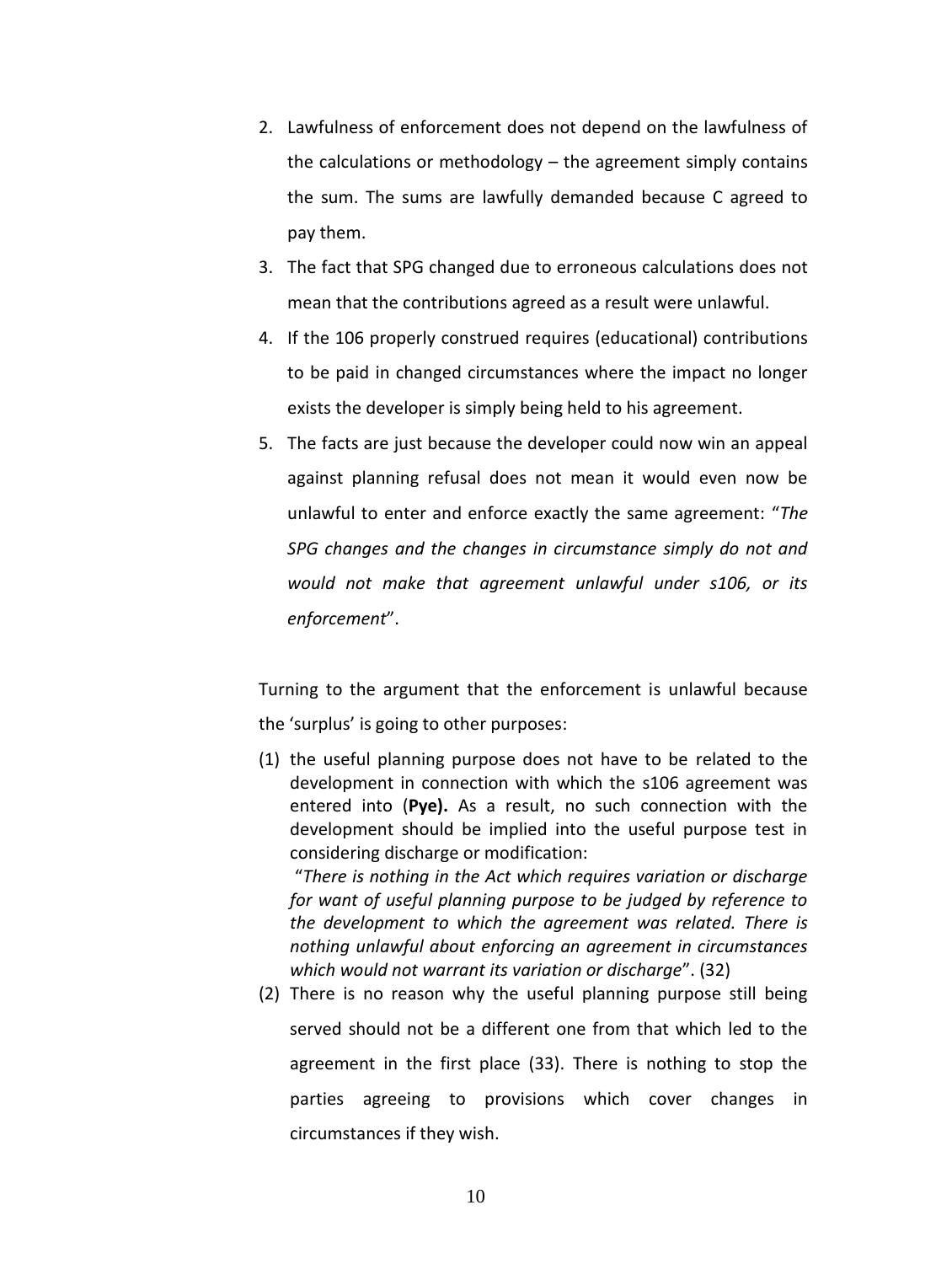- (3) Since there is no requirement that the useful planning purpose relate to the development itself, there can be no requirement either that it relate to an impact of the development at all, or to the same impact for which it was originally sought.
- (4) In fact, there was a direct connection to the development in that the occupiers of the development would benefit from the monies being spent in their area.

#### Principle 6

(6) There is no obligation on the Council to re-visit the planning merits or the policy tests of 05/05 or the development plan in deciding whether to enforce/discharge (and presumably modify?) a planning obligation, and an inspector's views on those tests will not be determinative, subject to rationality challenge (**R (on the application of Millgate Development Ltd) v Wokingham BC**  [2011] EWCA Civ 1062).

#### Facts:

- (a) Council refused C's planning application on design grounds with a holding reason for lack of s106 for infrastructure contributions;
- (b) C appealed. C submitted planning obligations which met all the contributions sought. The Inspector granted planning permission, and in doing so commented that the Council had produced no evidence to show that the contributions are necessary: "*I therefore conclude that contributions to the provision of infrastructure are unnecessary and afford the unilateral undertaking little weight"*.
- (c) C subsequently asked the Council to discharge the Undertakings as a result. Council refused. It conducted an internal consultation exercise as to whether the contributions remained necessary and all departments confirmed they did. However, due to changes in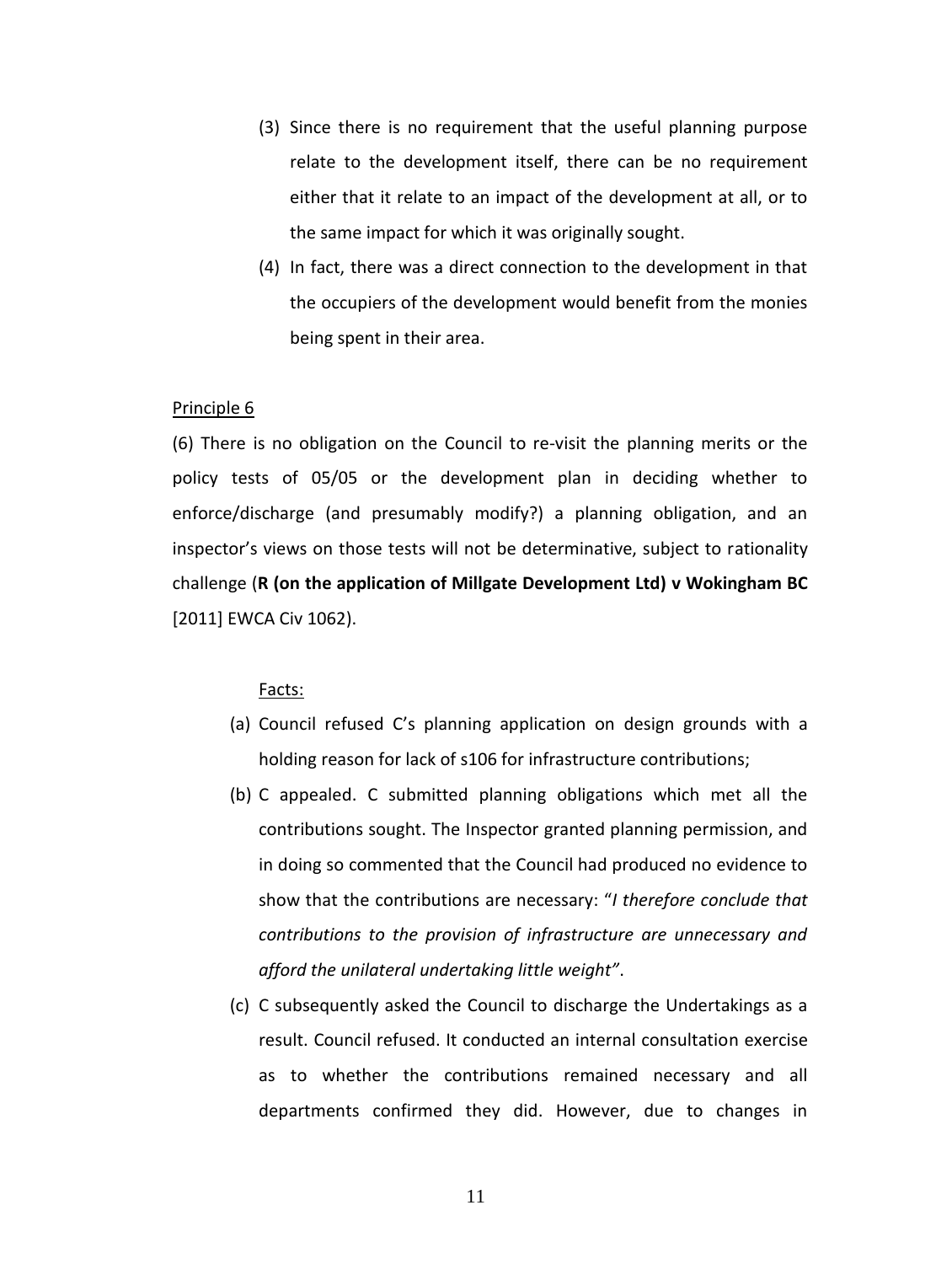circumstances and SPG the Council was prepared to accept a reduced sum (approx £140,000 not approx £170,000).

- (d) The particular obligations required the sum to be paid "provided the Council shall apply them towards the provision of [school facilities] where reasonably required by the Council in the light of the likely or actual impact upon such facilities in the Borough arising from the Development".
- (e) As a result in re-justifying the contributions the Council took into account new SPG guidance, hence the reduced amount.
- (f) C argued it was unlawful to enforce the obligations where the Council could not justify the full sum, and that the Council was required to reconsider the impacts of the development – so that, for example, it was unreasonable to require contributions where they may be no impact (e.g. because primary school had capacity).

## **Court of Appeal:**

- (1) The obligation became enforceable on its own terms on implementation of planning permission;
- (2) The Inspector's approach does not cast doubt on the lawfulness of the s106 and did not mean that it was not entered into or a legitimate planning purpose (which it plainly was);
- (3) The Council was entitled to enforce without analysis by them at the enforcement stage. This was a decision to enforce a contractual undertaking.
- (4) The enforceability of the undertaking cannot now be challenged on the basis that when made it lacked sufficient nexus with the proposed development.
- (5) The validity of the obligation is not affected by the Council's decision not to enforce the whole sum;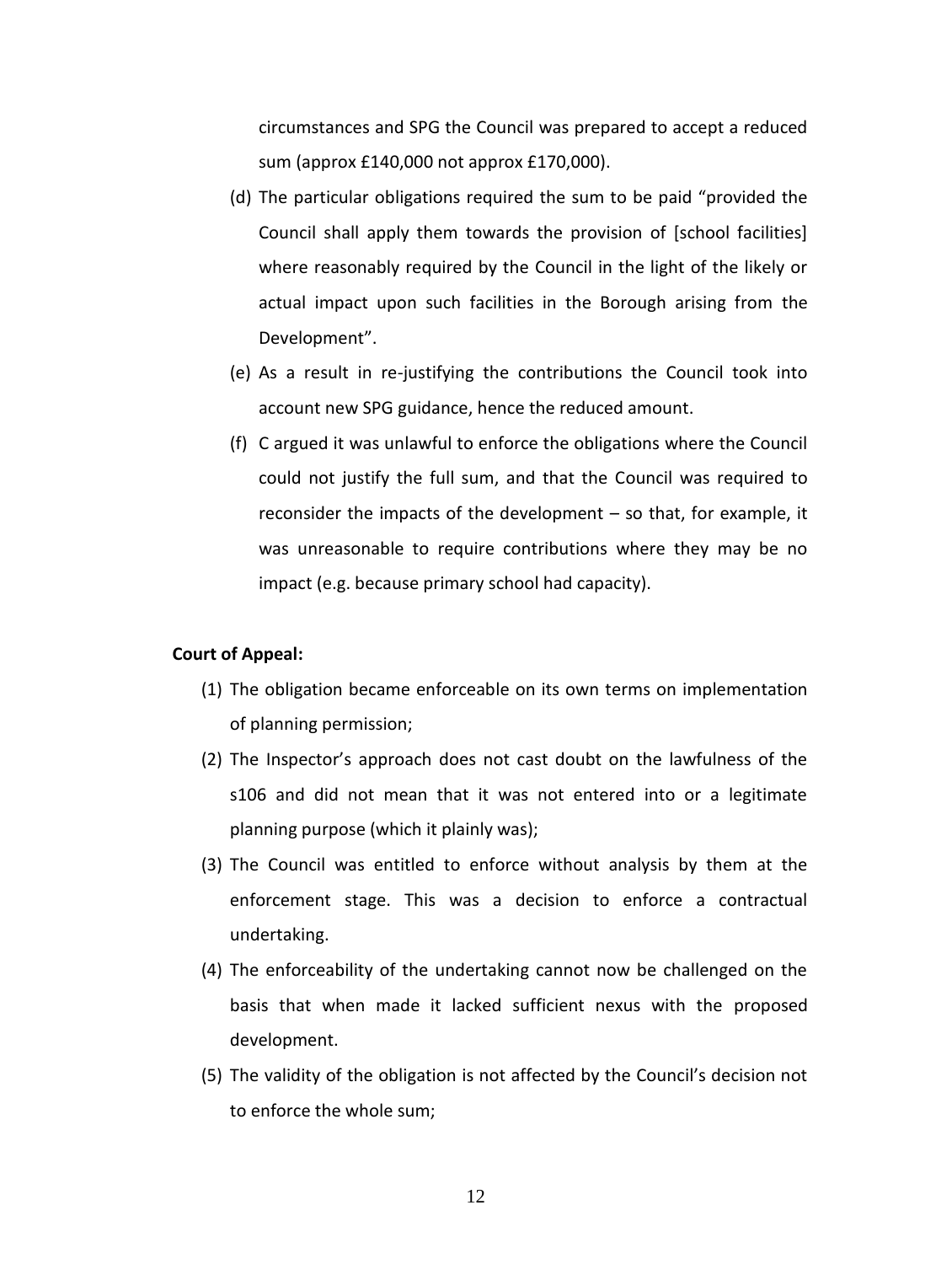- (6) The conclusion that the obligation still served a useful planning purpose was reasonable.
- (7) There is no requirement to apply section 38(6) of the 2004 Act to the decision to enforce and there is no need to revisit development plan policies;
- (8) An undertaking in accordance with the development plan when made does not cease to be in accordance with it by a concession that the full amount undertaken to be paid is no longer appropriate.
- (9) A relevant planning purpose is served and is not defeated by concessions or detailed arguments about quantum.
- (10) The Council has power to may a repayment of surplus sums, if appropriate.
- (11) Further:

"*Another factor to be considered in my judgment is whether a remedy by way of judicial review is appropriate in a case such as this. The undertaking was lawful when given. It would be enforced by a private law action contract. If and when a sum is claimed by the respondents in an action based on the undertaking, it will be open to the appellants in question whether the sums claimed under each head comes within the terms of the undertaking. Reference to those terms…reveal an area of argument that would be available to the appellants. Concessions have been made by the Respondents. The points which in substance the appellants claim to make by way of judicial review can be employed as a defence to a private law claim. In this context a private law shield rather than a private law action is available but an alternative remedy is available."*

Note: This comment is obiter and appears to have been made very much on the facts of the case. Certainly, in other situations a private shield may not be

13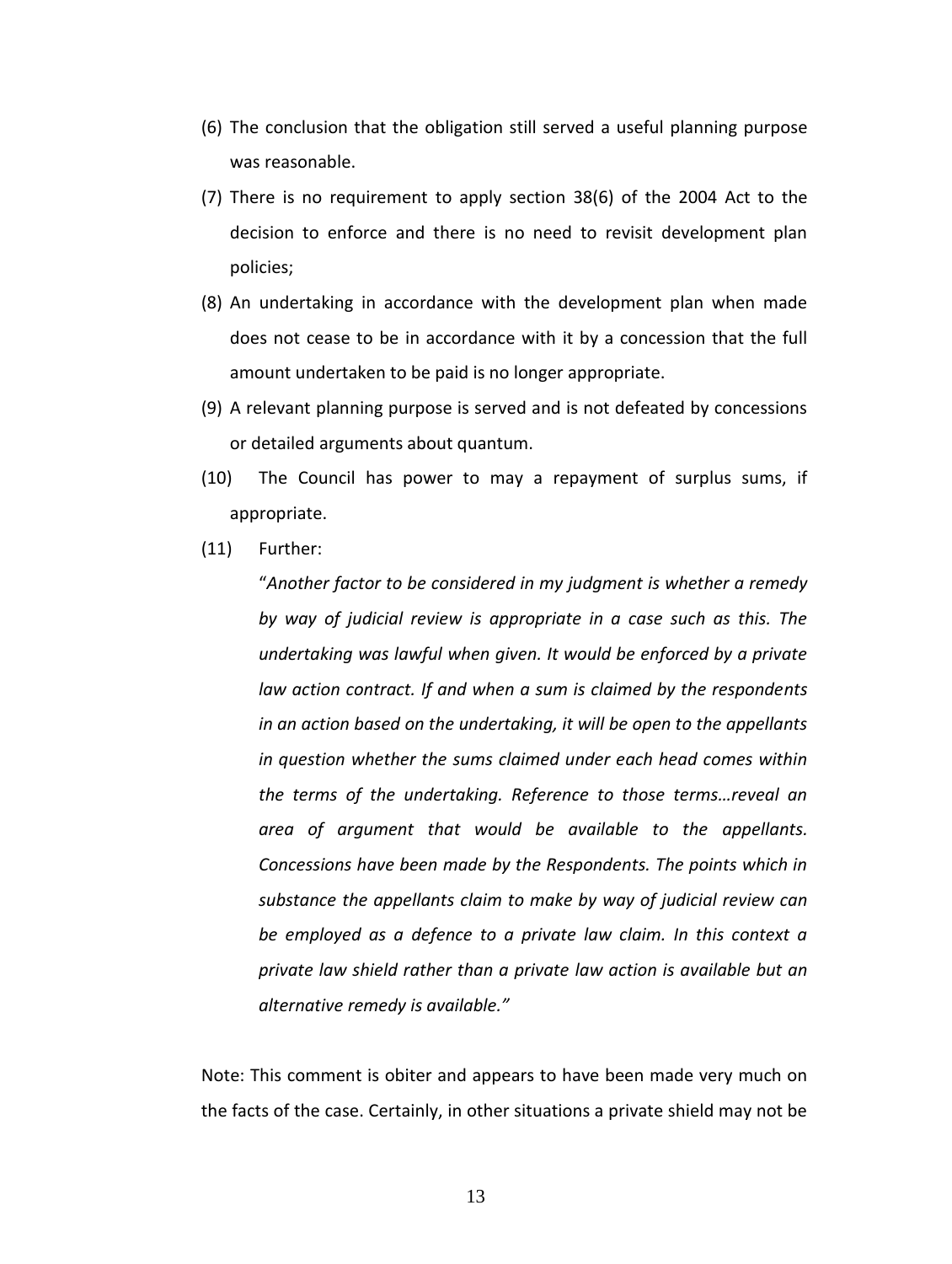available, depending upon the nature of the obligation and the chosen means of enforcement.

#### **Lessons - overview**

- 17. Once the planning obligation becomes legally enforceable then the statutory limits on its enforcement are very low: essentially - is a decision that it serves a useful planning purpose (which need not relate to the impacts of the development to which it originally related) irrational.
- 18. Therefore, the parties (really the developer) should make good any argument it wishes to raise as to the justification for the obligation prior to the grant of planning permission. Where appropriate, this may include arguing the toss on appeal and submitting an obligation conditional on a finding by the inspector that the contribution is necessary. Failing this, a new planning application should be submitted pre-implementation.
- 19. Where the obligation is enforceable, and if the time limit of 5 years in section 106A has passed then the developer should exhaust this avenue first.
- 20. Where this is not available, then the developer may still request that the obligation be modified or discharged but the test is a low one. If seeking a variation such a request should be supported by justification for new contributions and a draft 106.

#### **Lessons – Developer – Policy**

21. As **Millgate** and **Renaissance** make clear, it is very difficult to raise a public law challenge on the grounds that the purpose of enforcement does not relate to the development or its impacts.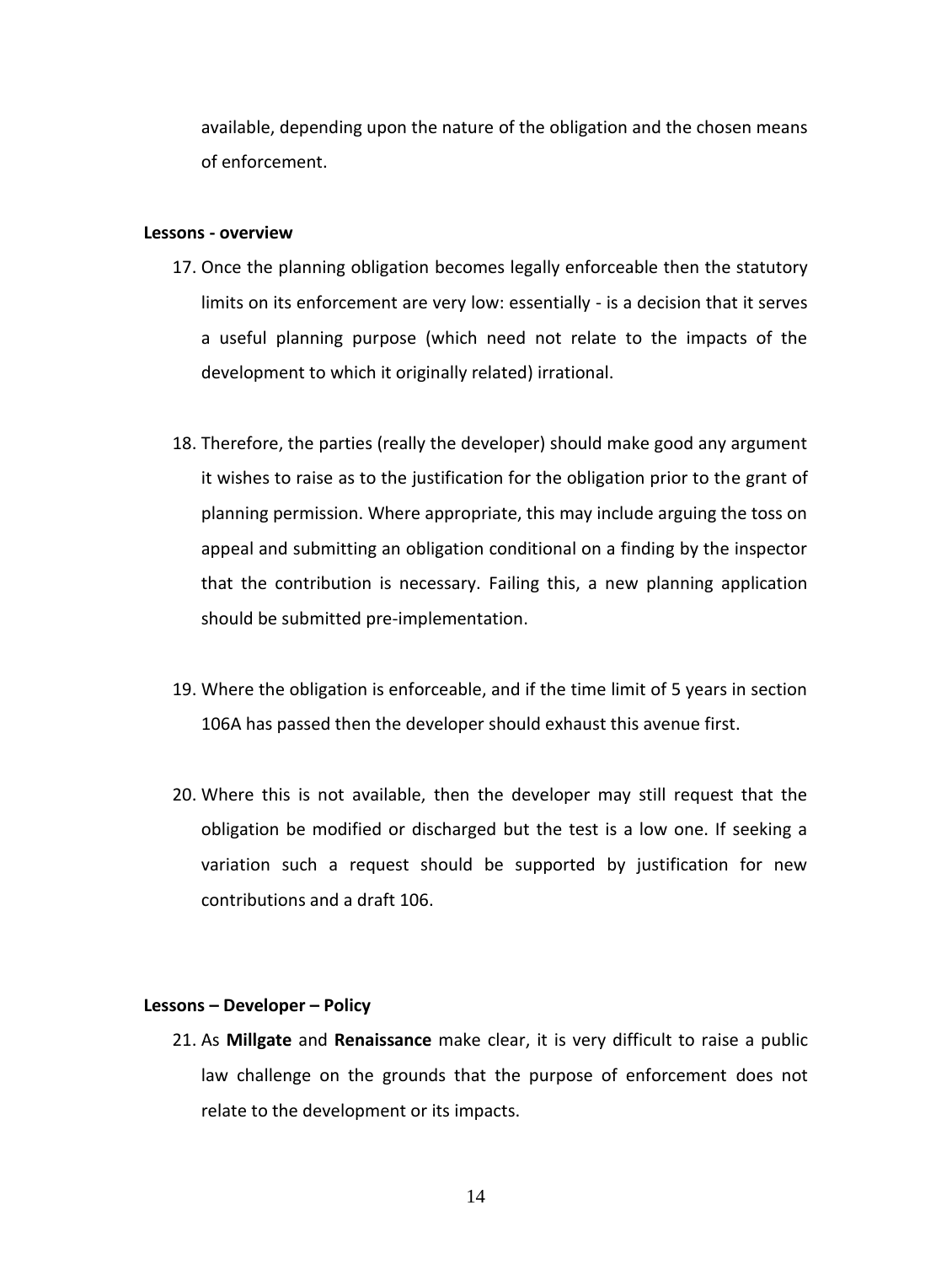- 22. But clearly, planning policy in Circular 05/05, and often in development plan policies, requires (especially in relation to pooled contributions) there to be a clear audit trail between the contribution made and the infrastructure provided (B21), and that standard charges and formulae applied to each development must reflect the actual impacts of the development (B35) – Circular 05/05. More generally that the obligation is relevant, necessary, directly related to the proposed development, and fairly and reasonably related in scale and kind to the proposed development, and reasonable in all other respects (B5).
- 23. There is therefore justification and benefit for ensuring that the planning obligation itself sets out specifically the projects to which the contribution will be put and a longstop period if the project has not come forward in that time.
- 24. The drafting may allow for the accounting for the sums paid and their progress towards the specified works, and may allow for repayment of whole or part if circumstances change, or if the impact is reassessed at a specific time.
- 25. There will then be an opportunity to raise a defence in the county court if the sums are not paid and the developer considers they cannot bring the sum claimed within the terms of the obligation (as discussed by Ton Jefferies).
- 26. Of course, there will be occasions when the developer is happy to pay a set sum unconditionally for simplicity and ease of advancing its planning application.